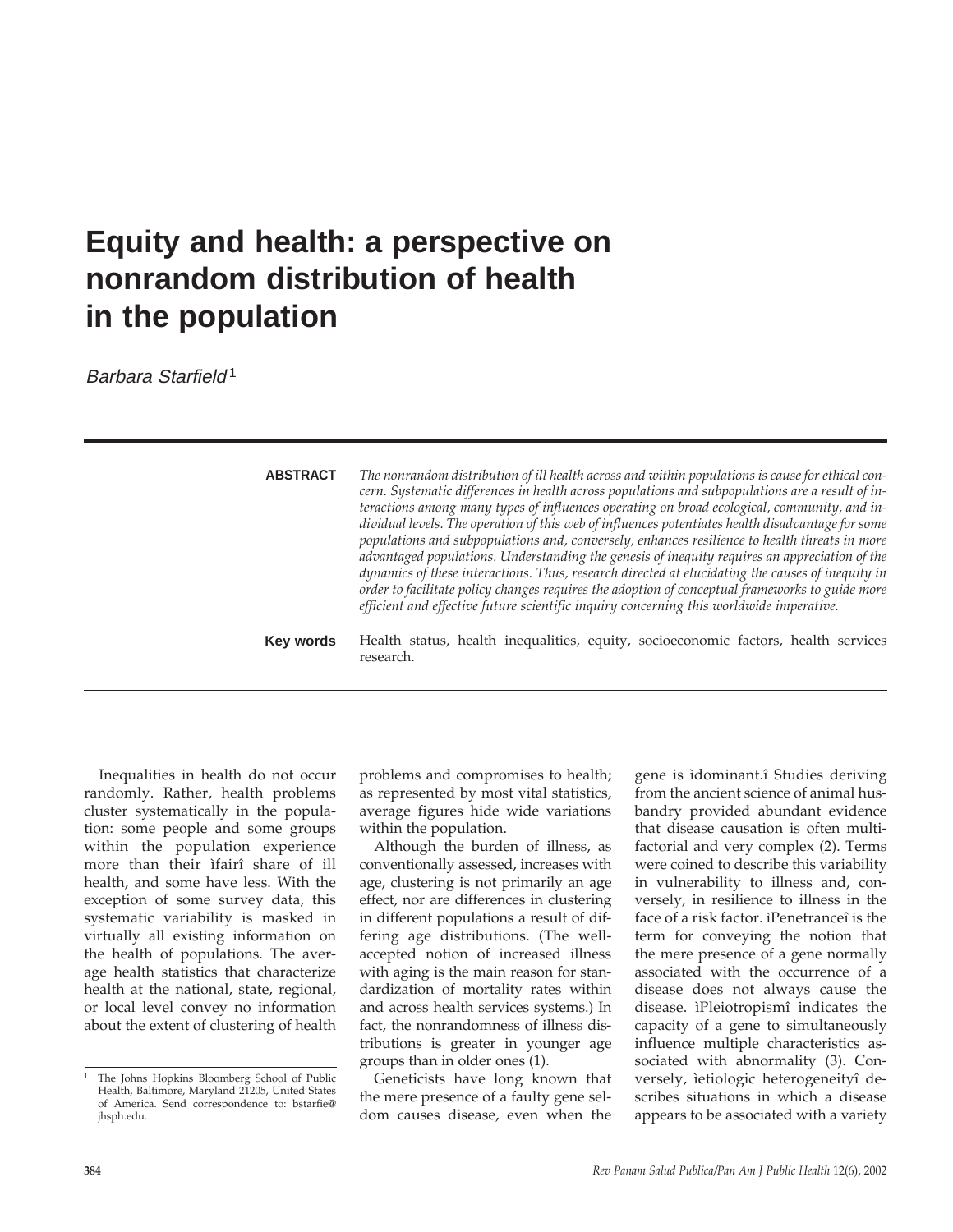of genetic abnormalities (4). The great complexity in the web of disease causation linked to genetic mechanisms holds equally true for diseases for which there is no known genetic predisposition, and being aware of this complexity provides the basis for understanding why diseases and ill health are not distributed randomly in the population.

Figures 1 and 2 illustrate the complex web of causality of illness and risk states and why ill health and its manifestations cluster systematically in populations. Figure 1 represents, albeit in simplified form, the variety of influences on the health of individuals. The ìpathwayî is represented by environmental exposures, material circumstances, personal behaviors and cultural practices, social networks and resources, beliefs and attitudes, and

exposures to various types of health services. Not shown in the diagram is the way in which these act internally on physiologic and neuroendocrine pathways (5). Therefore, the influences in the middle of the diagram show characteristics at the individual level, those just to the left of them represent characteristics of the individual that are aggregated at the community level and thus show ecological influences, and those at the extreme left of the diagram show ecological influences that characterize the context apart from the individuals within it.

Figure 2 is a similar diagram but is more relevant to understanding the level of population health as well as the distribution of health within populations. This diagram places more emphasis on influences that operate at the contextual level, while recognizing

that the pathway ultimately causes changes at the individual level.

The interacting linkages across the categories and types of influences provide the basis for understanding the clustering of ill health. That is, vulnerability to one type of influence results in, or at least is associated with, vulnerability to others. The impact of vulnerability is thus compounded such that certain individuals or population groups are vulnerable to a multiplicity of insults to health. Conversely, resilience in one category of influences predisposes to resilience in others such that less vulnerable individuals and populations are more resilient to a wide variety of effects on health.

Both diagrams reflect the extraordinary complexity of the challenge of understanding the genesis of health inequities. From a policy vantage, the



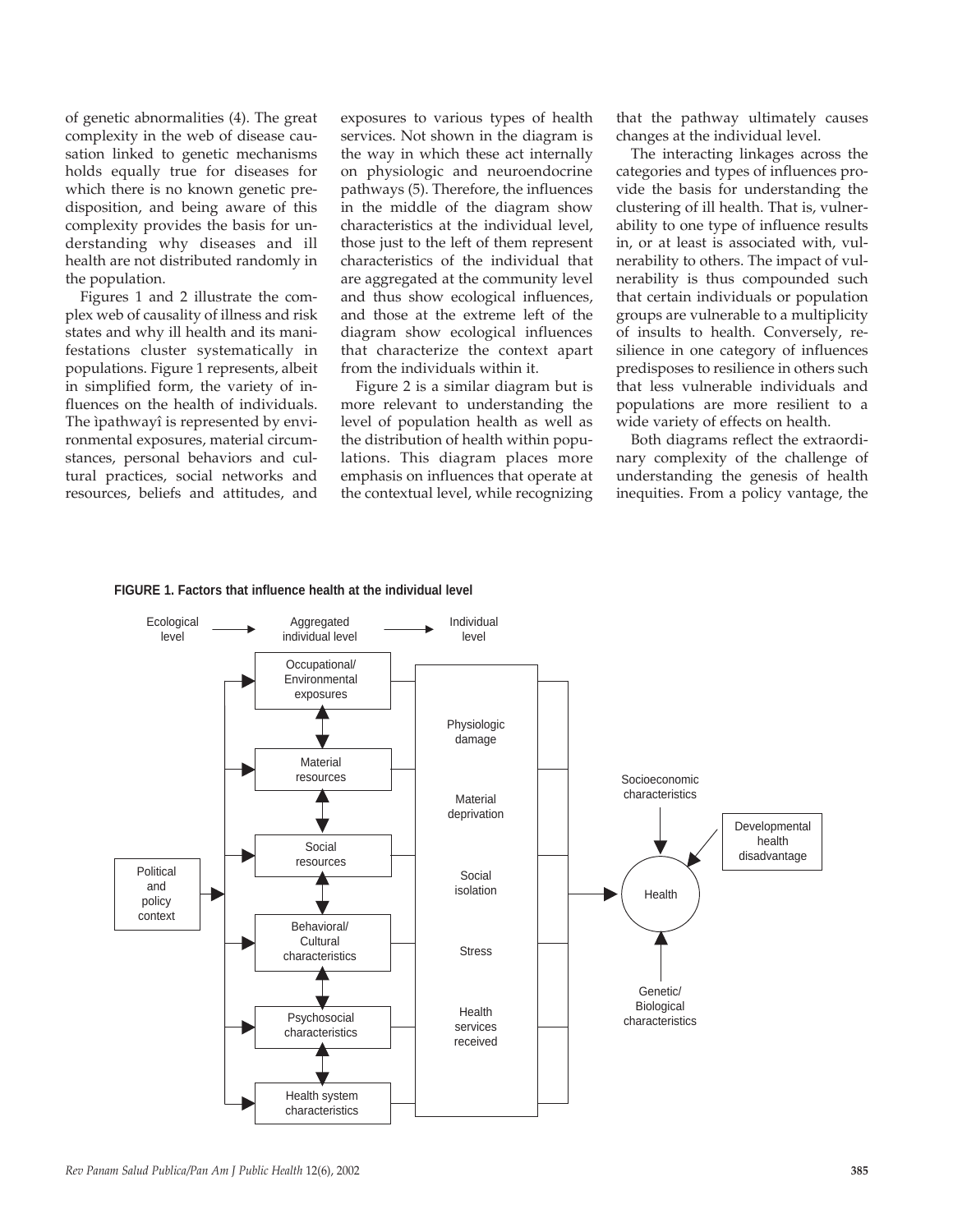



Dashed lines indicate that the ecological characteristics operate through aggregated individuals as well as individual-level characteristics that most proximally influence health.

immediate focus should be on finding the most feasible ìattack point.î That is, while a long-term strategy should be to elucidate and eliminate all causes of health inequities, both distal and proximal, the immediate imperative is to find links in the cross-chains that are remediable through the concerted effort of countries and international organizations. One promising approach is to examine changes in the extent and types of inequity in health that can be linked to policy changes (6). Policy changes can then be implemented on a trial basis and examined for their impact.

Inequity results from systematic and a potentially remediable disadvantage in one or more aspects of health across socially, demographically, or geographically defined populations or population subgroups. Understanding the genesis of inequity requires an appreciation of the dynamics of interactions within the web of causality as represented by the two figures. It is very unlikely that this web operates in the same way in all countries, in all regions of a country, in different population groups within a country, in different cohorts of people, or for different measures of health. Studies of these pathways have become increasingly common over the past five years, but the research literature still lacks the common framework that will be necessary to translate this information into effective action for understanding and for change. An agenda that organizes the new information into coherent patterns is essential for making the information useful in any concerted attempt to eliminate inequities in health through policy reforms (7).

The very large variety of characteristics that need to be considered is daunting (8), and this poses an enormous challenge to policy-related research and evaluation efforts. It seems clear that collaborations within and across countries on such investigations are mandatory if there is to be timely applicability of findings around the world. A new organization working in that direction is the International Society for Equity in Health (ISEqH), whose aim is to encourage and catalyze research efforts so that they can be optimally useful in making the case for changes toward attaining equity within and among countries. Those interested in contributing toward this goal are encouraged to become members of the group and to participate in its activities. Information on ISEqH and its conferences and other activities is available from the groupís Web site, at http://www.iseqh.org. An electronic journal has also been launched; information about it can be found at: http://www.equityhealthj.com.